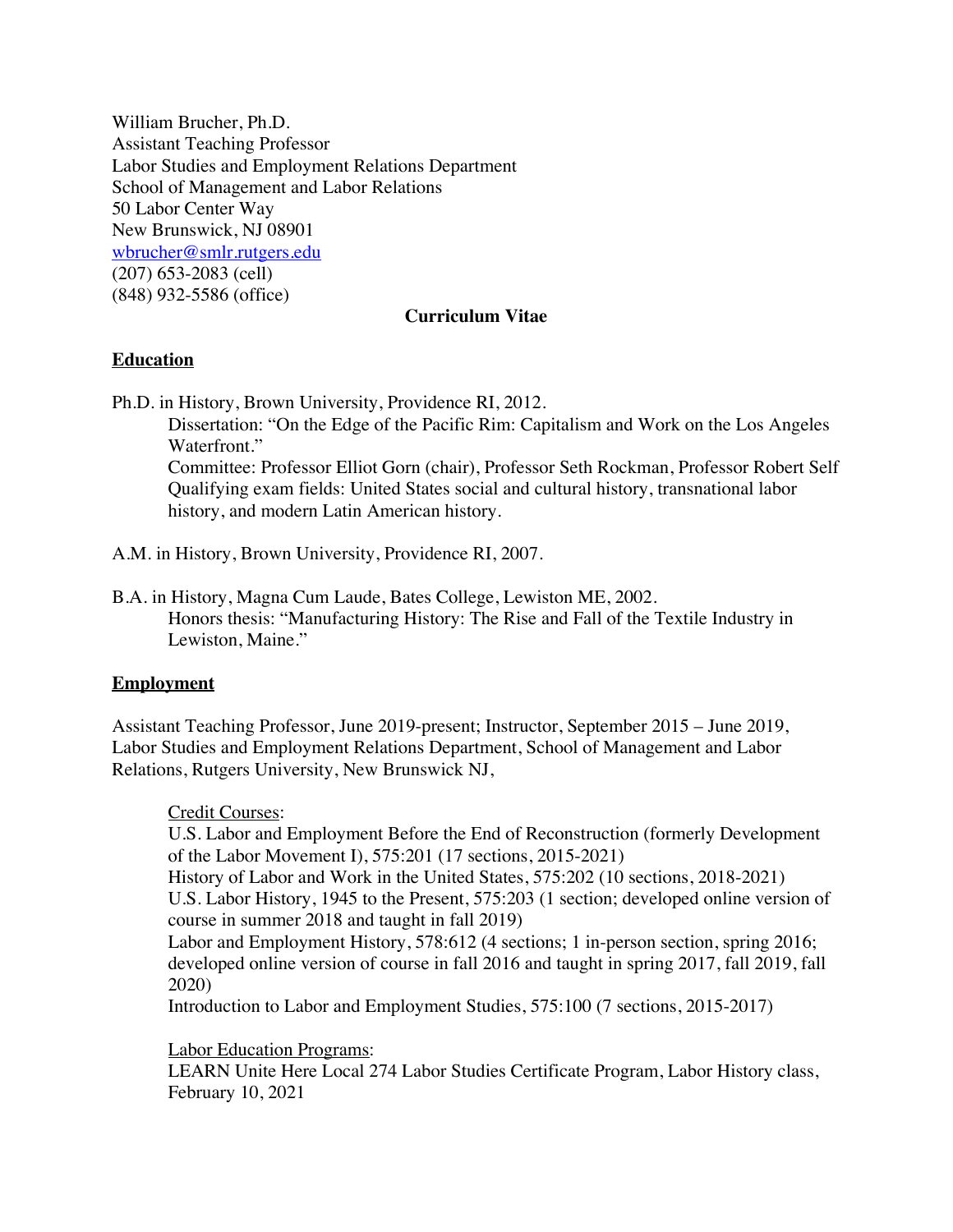LEARN Labor-Community-Student Film Series co-planning with Mike Merrill and Todd Vachon, 2018-2019

LEARN CWA Local 1075 shop steward trainings, November 2017, May 2018 CIWO Leadership development program for HPAE/AFT, November 2015, November 2017 (also assisted in developing the Fall 2016 program)

LEARN Labor in the Global Economy, online Union Leadership Academy course, February – March 2016

LEARN IUOE Local 68 shop steward trainings, November – December 2015 Strategic contract campaigns workshop for the OPEIU southeastern region education conference, New Orleans, LA, September 2015

# Service:

LEARN director search committee, 2019-20; 2021 SMLR NTT promotion committee, 2019-present LSER Labor Education Action Research Network (LEARN) committee, 2019-present LSER Credit committee, 2019-present Video review editor, *Labor Studies* journal, United Association for Labor Education, 2019-present Vice President New Brunswick Chapter and Executive Council member, Rutgers AAUP-AFT, 2017-present IUOE Local 825 scholarship committee, 2016-present Student advising and letters of recommendation, 2015-present Interdisciplinary honors thesis co-advisor for Kayla Epps '19, 2018-2019 Participant in the United Association for Labor Education 2017 northeast regional meeting, Philadelphia, 2018 annual conference, Seattle, and 2019 annual conference, Philadelphia

LSER Postdoctoral search committee, spring 2018

Post-Doctoral Associate, Labor Studies and Employment Relations Department, School of Management and Labor Relations, Rutgers University, New Brunswick NJ, August 2014 – July 2015.

Credit Courses:

Introduction to Labor and Employment Studies, 575:100 (3 sections)

# Labor Education Programs:

Strategic contract campaigns workshop for the OPEIU eastern region education conference, Atlantic City, NJ, May 2015 LEARN IUOE Local 68 shop steward trainings, December 2014 and May 2015 CIWO Corporate Social Responsibility Convening, October 2014 CIWO-LEARN Labor education faculty survey and report, June – August 2015 LEARN CWA Local 1084 shop steward training, July 2015 Additional support for Labor Education Action Research Network (LEARN) and Center for Innovation in Worker Organization (CIWO) programs, Rutgers LSER department.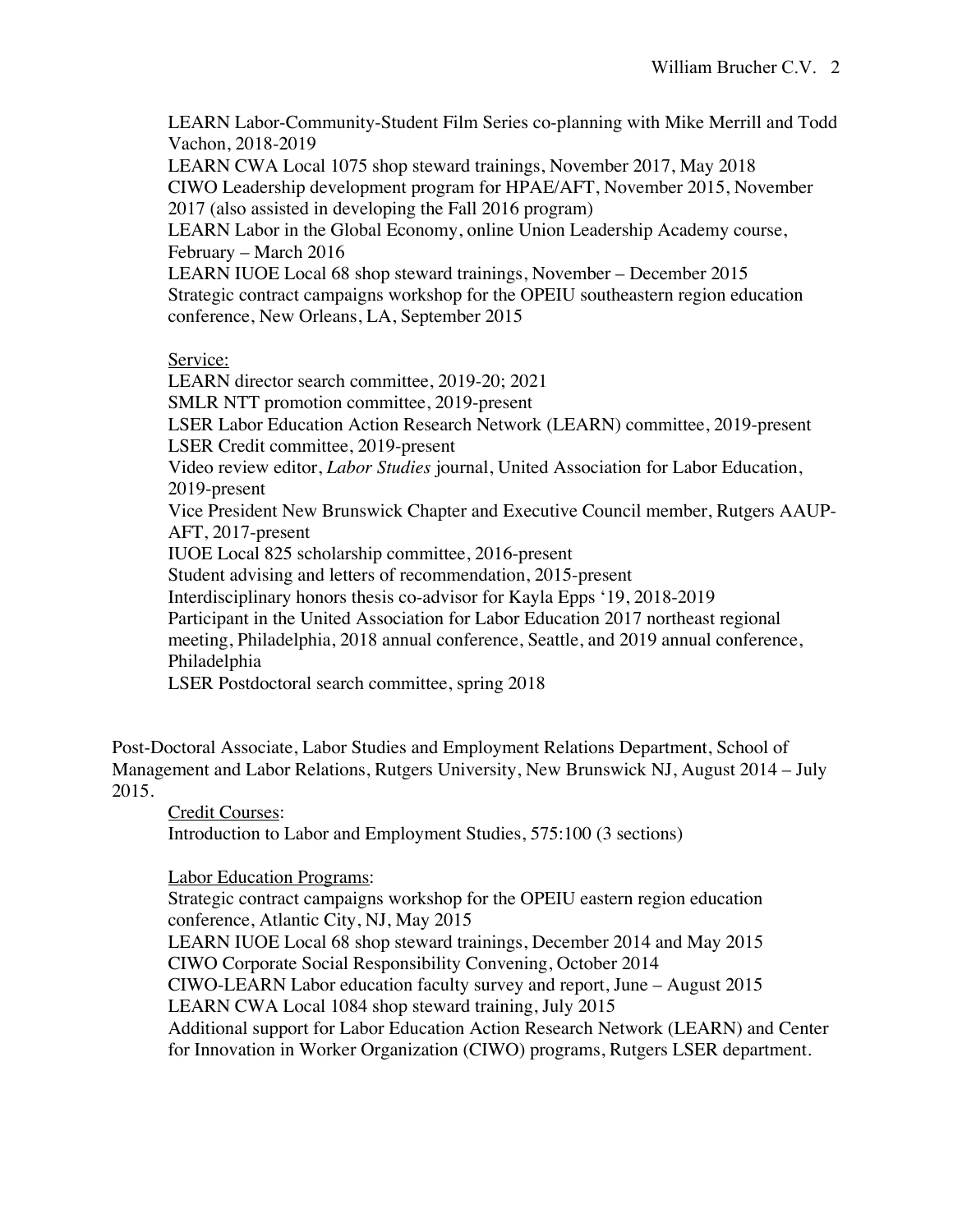- Labor Educator, Washington State Labor Education and Research Center, South Seattle College, Seattle WA, July 2012 – June 2014. Programs and classes: U.S. and global labor history, labor law and workers' rights, popular economics, shop steward training, organizing, and collective bargaining.
- Adjunct Professor, National Labor College, Silver Spring MD, January March 2013. Online course: Labor and Work in the Global Economy.
- Graduate Student and Teaching Assistant in U.S. and Latin American history, Brown University History Department, Providence RI, September 2006 – May 2012. Teaching assistant courses: The Era of the American Revolution, American History since 1877, Politics and Culture in the U.S. since 1945, American Legal and Constitutional History, Colonial Latin America, and Modern Latin America.
- Union Organizer, Maine State Employees Association-Service Employees International Union Local 1989, Augusta ME, January 2005 – August 2006.
- Union Organizer, Service Employees International Union, Washington DC, September 2002 January 2005.
- Union Organizer in Training, AFL-CIO Organizing Institute, Washington DC, July August 2002.
- Student Assistant, Senator Edmund S. Muskie Archives and Special Collections Library, Bates College, Lewiston ME, September 1998 – May 2002.

#### **Honors and Awards**

- Dissertation Research and Writing Fellowships, Brown University Graduate School, September 2009 – May 2011.
- John R. Haynes and Dorothy Haynes Foundation Fellowship in Los Angeles History, Huntington Library, San Marino CA, September – October 2010.
- Historical Society of Southern California Haynes Foundation Fellowship, June August 2010.
- Ernest P. Muller Prize for the Most Distinguished Honors Thesis in History, Bates College, May 2002.

# **Publications**

- Book review of *The World in a City: Multiethnic Radicalism in Early Twentieth-Century Los Angeles* by David Struthers, *Western Historical Quarterly* 51, no. 3 (Autumn 2020): 318- 319.
- Video review of *Time Thieves* directed by Cosima Dannoritzer. *Labor Studies Journal* 45, no. 2 (June 2020): 214-215.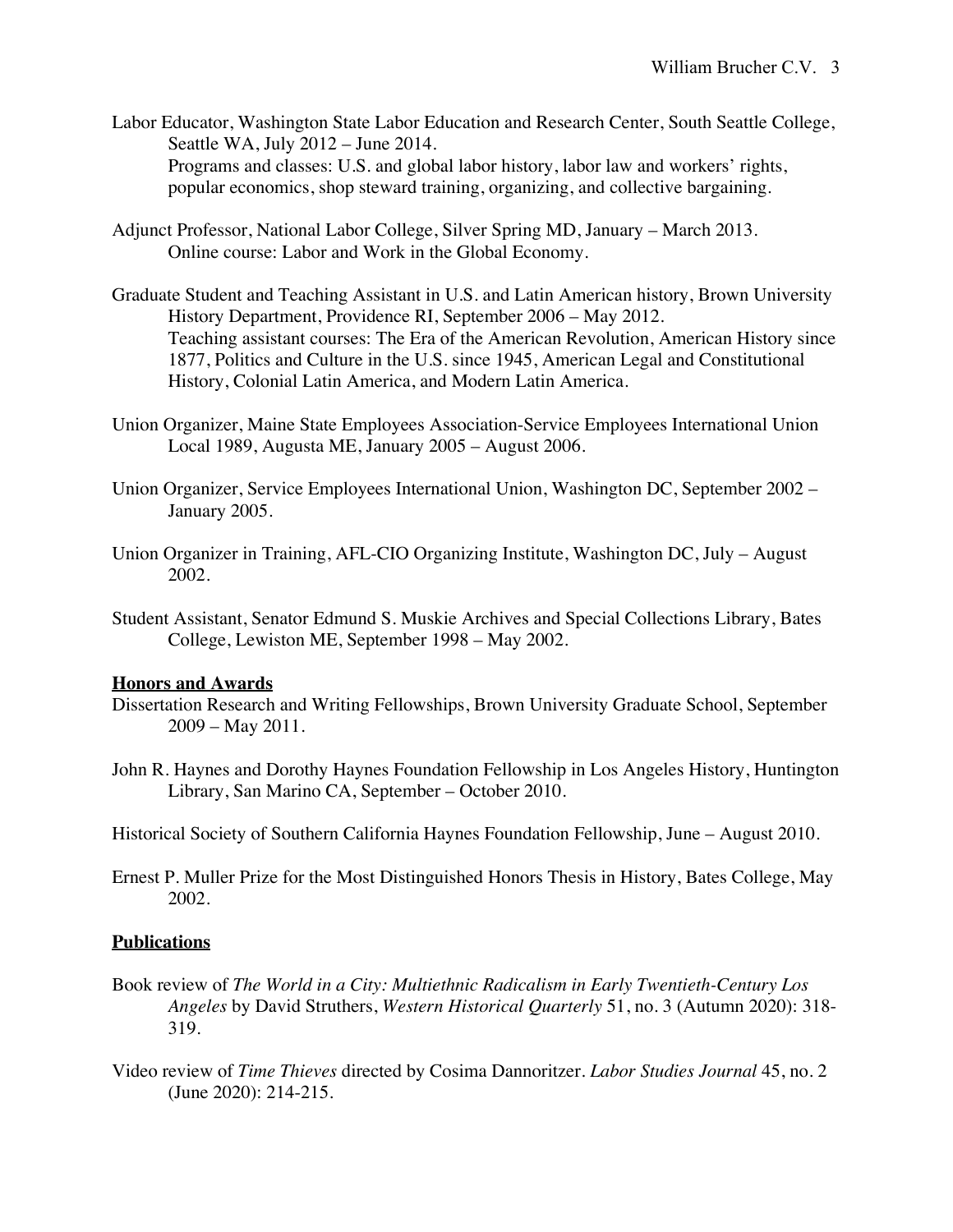- Book review of *Dockworker Power: Race and Activism in Durban and the San Francisco Bay Area* by Peter Cole, *Labor Studies Journal* 45, no. 1 (March 2020): 136-137.
- *On the Edge of the Pacific Rim: Capitalism and Work on the Los Angeles Waterfront*, book proposal and manuscript for the American Business, Politics, and Society series, University of Pennsylvania Press (in process).
- "From the Picket Line to the Playground: Labor, Environmental Activism, and the International Paper Strike in Jay, Maine." *Labor History* 52, no. 1 (2011): 95-116.
- "Labor Unions and Strikes" in *Conflicts in American History: a Documentary Encyclopedia,*  Volume 6: The Roaring Twenties, Great Depression, and World War II, 1920-1945. Edited by Kimberly Porter. New York: Facts on File, 2010.
- Book review of *Auto Mania: Cars, Consumers, and the Environment* by Tom McCarthy, *The Michigan Historical Quarterly* 35 (Spring 2009): 131-132.

### **Presentations**

#### **Panels organized:**

"Labor, Environmental, and Public Health Movements in Working-Class Communities," Remember the Triangle Fire Conference, Labor and Working Class History Association, New York City, March 26, 2011. Les Leopold, chair.

# **Conference Papers:**

- "Planning a Pacific Rim Metropolis: Political, Economic, and Labor Conflict and Cooperation in Los Angeles Harbor," Social Science History Association 38<sup>th</sup> Annual Meeting, "Organizing Powers," Chicago IL, November 21-24, 2013.
- "Lessons from the CIO era for the Age of Globalization," Pacific Northwest Labor History Association Annual Conference, "Labor Under Attack: Learning from the Past and Preparing for the Future," Portland OR, May 3-5, 2013.
- "The Anxieties of Progress: Modernization, Labor, and Race on the Postwar Los Angeles Waterfront," Pacific Coast Branch of the American Historical Association 104<sup>th</sup> Annual Meeting, "Horizons of Change: the Unexpected, Unknown, and Unforgettable," Seattle WA, August 11-13, 2011.
- "Arteries of Trade, Ideologies of Empire: Los Angeles Harbor, Transnational Commerce, and Race, 1920-1940," Race, Radicalism, and Repression on the Pacific Coast and Beyond conference, University of Washington, Seattle WA, May 12-14, 2011.
- "From the Picket Line to the Playground: Labor, Environmental Activism, and the International Paper Strike in Jay, Maine," Remember the Triangle Fire Conference, Labor and Working Class History Association, "Contemporary Activism in the Labor Movement," New York City, March 26, 2011.